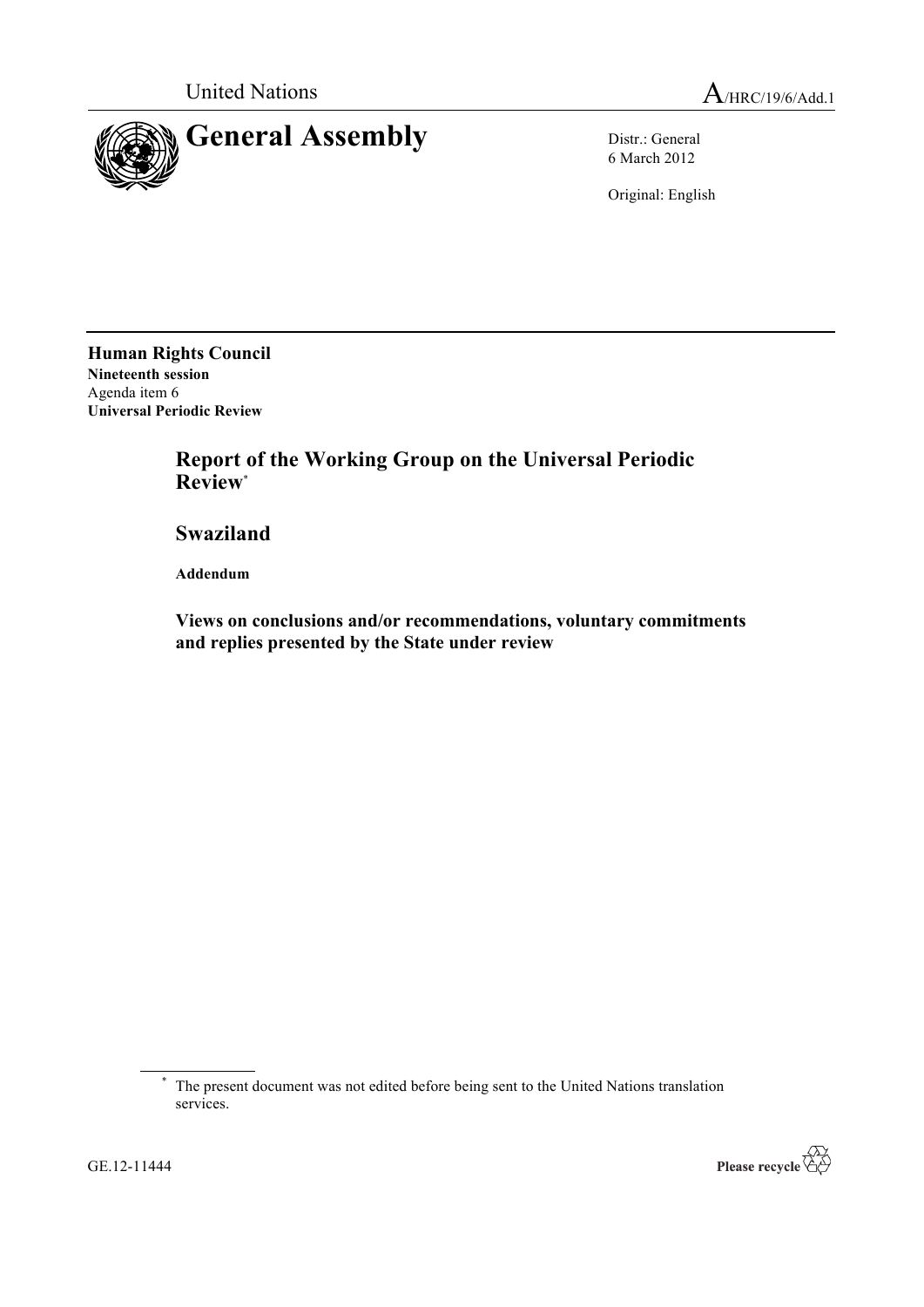## **Swaziland's views on conclusions and recommendations**

|    | Recommendation                                                                                                                                                                                                                                   | Response    | Country                                                                        |
|----|--------------------------------------------------------------------------------------------------------------------------------------------------------------------------------------------------------------------------------------------------|-------------|--------------------------------------------------------------------------------|
| 1. | Ratify the International Convention for the Acceptable.<br>Protection of All Persons from Enforced<br>Disappearance.                                                                                                                             |             | France, Spain and<br>Argentina                                                 |
|    | Recommendations 77.1, 77.10 and 77.11                                                                                                                                                                                                            |             |                                                                                |
| 2. | Ratify the Rome Statute of the<br>International Criminal.                                                                                                                                                                                        | Acceptable. | France, Slovenia, Brazil                                                       |
|    | Recommendations 77.1, 77.7, 77.9                                                                                                                                                                                                                 |             |                                                                                |
| 3. | Ratify the Optional Protocol to the<br>Convention Against Torture.                                                                                                                                                                               | Acceptable. | France, United Kingdom<br>and Holy See.                                        |
|    | Recommendations 77.2, 77.12, and 77.13                                                                                                                                                                                                           |             |                                                                                |
| 4. | Put in place the national mechanism for<br>prevention of torture as set out in that<br>instrument; abrogate the provisions of<br>2008 law on suppression of terrorism,<br>which could allow the use of torture by<br>the Police. $(77.2)$        | Acceptable. | France, Spain, Sweden,<br>Slovakia, Switzerland,<br>United Kingdom,<br>Norway. |
|    | Specifically criminalize torture and put in<br>place effective measures to prevent and<br>sanction the use of torture.(77.25)                                                                                                                    | Acceptable. |                                                                                |
|    | Enact legislation, as a matter of priority<br>that criminalizes the use of torture and<br>ensure impartial and effective<br>investigation in line with its obligations<br>under the Convention Against<br>Torture.(77.34)                        | Acceptable. |                                                                                |
|    | Enact legislation which specifically<br>defines and criminalizes torture and<br>stipulates effective measures to prevent<br>and punish any violations.(77.35)                                                                                    | Acceptable. |                                                                                |
|    | Also recommendations 77.27, 77.44 and Acceptable.<br>77.46.                                                                                                                                                                                      |             |                                                                                |
| 5. | Abrogate without delay the legislative and Acceptable.<br>regulatory provisions that discriminate<br>women, and adopt new laws in accordance<br>with the principle of gender equality, as<br>set out by CEDAW, ratified by Swaziland.<br>(77.20) |             | France, Canada, Ghana,<br>Brazil, Turkey,<br>Argentina and<br>Switzerland.     |
|    | Take concrete measures to repeal laws and Acceptable.<br>practices that are discriminatory towards<br>women, including in respect of property,<br>land ownership and marriage.(77.21)                                                            |             |                                                                                |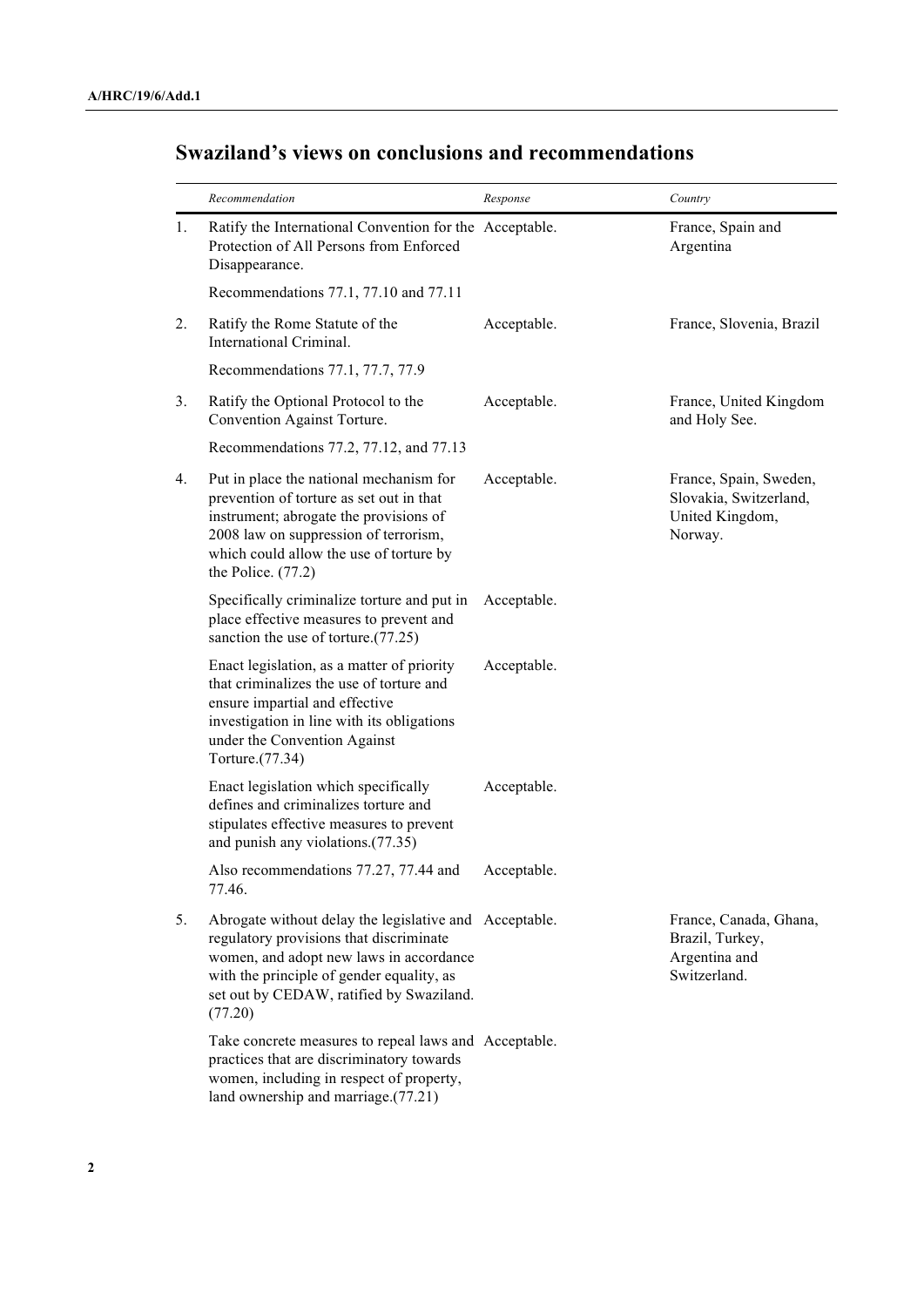|     | Recommendation                                                                                                                                                                                                                                           | Response                                                                                                                                                                                                                                                    | Country            |
|-----|----------------------------------------------------------------------------------------------------------------------------------------------------------------------------------------------------------------------------------------------------------|-------------------------------------------------------------------------------------------------------------------------------------------------------------------------------------------------------------------------------------------------------------|--------------------|
|     | Take further measures to eliminate<br>discriminatory cultural practices. (77.22)                                                                                                                                                                         | Acceptable. However,<br>cultural practices are not<br>codified, and they differ<br>from family to family and<br>as such it is difficult to<br>review practices.                                                                                             |                    |
|     | Amend the legislation in force to allow<br>women to open bank accounts and register<br>property titles in their own names. (77.23)                                                                                                                       | Acceptable.                                                                                                                                                                                                                                                 |                    |
| 6.  | Develop and implement a national<br>strategy to eliminate stigma and<br>discrimination against people living with<br>HIV/AIDS, and ensure that OVCs have<br>access to health and education services<br>and protected from violence and abuse.<br>(76.17) | Acceptable. The National<br>Children's Policy caters for<br>all children including<br>OVCs. To operationalise<br>the policy there is a<br>National Plan of Action on<br>children which runs from<br>$2011 - 2015$ .                                         | Canada             |
|     |                                                                                                                                                                                                                                                          | There are already steps<br>towards eliminating stigma<br>and discrimination, in that a<br>stigma index assessment<br>was concluded in 2011. The<br>key finding of the<br>assessment indicates that<br>the outstanding form of<br>stigma is internal stigma. |                    |
| 7.  | Put in place rights training programmes<br>for members of the judiciary and law<br>enforcement officials, including the<br>police, security forces and correctional<br>officers. $(76.35)$                                                               | Acceptable.                                                                                                                                                                                                                                                 | Canada             |
| 8.  | Take concrete and immediate measures to Acceptable.<br>Guarantee the independence and<br>impartiality of the judiciary. (76.36)                                                                                                                          |                                                                                                                                                                                                                                                             | Canada             |
| 9.  | Adopt legislation that protects children in<br>accordance with the concluding<br>observations and recommendations by the<br>United Nations Committee on the Rights<br>of the child in 2006. (76.6)                                                       | Acceptable.                                                                                                                                                                                                                                                 | Hungary            |
| 10. | Align the national legislation with<br>international standards to guarantee<br>freedom of assembly and association, in<br>particular as regards the notification of the<br>organization of peaceful assemblies.<br>(77.49)                               | Acceptable.                                                                                                                                                                                                                                                 | Hungary and Norway |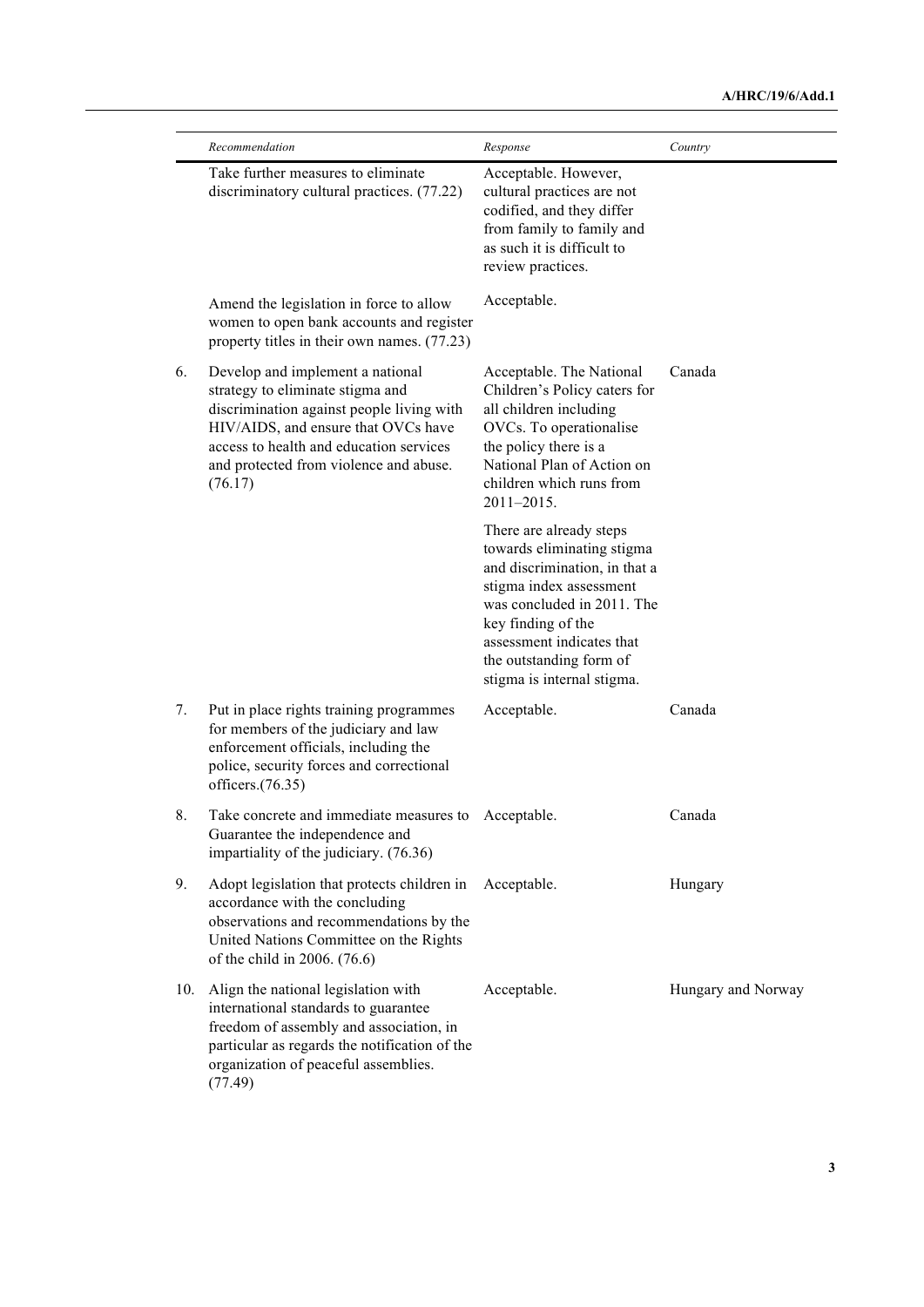|     | Recommendation                                                                                                                                                                                                                                                                                                                                | Response                                                                             | Country                                                                                                                                                                                             |
|-----|-----------------------------------------------------------------------------------------------------------------------------------------------------------------------------------------------------------------------------------------------------------------------------------------------------------------------------------------------|--------------------------------------------------------------------------------------|-----------------------------------------------------------------------------------------------------------------------------------------------------------------------------------------------------|
|     | Create an enabling environmental for civil<br>society where citizens are free to exercise<br>their full rights to freedom of peaceful<br>assembly and association in accordance<br>with the principles of democracy and in<br>line with international obligations under<br>the ICCPR, including revoking the royal<br>decree of 1973. (77.53) | Acceptable.                                                                          |                                                                                                                                                                                                     |
| 11. | Accede to the Second Optional Protocol to<br>the ICCPR and abolish the death penalty.<br>(77.3-6, 77.8, 77.14, 77.16, 77.24, 77.26,<br>77.29, 77.30, 77.32-33, 77.37, 77.39-43)                                                                                                                                                               | Swaziland is not yet ready<br>to accept this<br>recommendation.                      | Slovenia, Germany,<br>Romania, Australia,<br>Brazil, Argentina, Holy<br>See, Romania, Burundi,<br>Hungary, Portugal,<br>Switzerland, Spain,<br>France, Portugal,<br>Portugal, Turkey and<br>Mexico. |
| 12. | Prohibit corporal punishment in all<br>settings. (77.31 and 77.38)                                                                                                                                                                                                                                                                            | Acceptable in so far as<br>adults are concerned.                                     | Slovenia and Uruguay.                                                                                                                                                                               |
| 13. | Provide for an unhindered enjoyment of<br>the right to the freedom of expression in<br>accordance with the country's<br>international obligations. (77.50)                                                                                                                                                                                    | Acceptable.                                                                          | Slovakia and Norway                                                                                                                                                                                 |
|     | Take immediate steps to repeal laws<br>which criminalize and/or restrict freedom<br>of expression and of the media, in<br>particular the Sedition and Subversive<br>Activities Act (1938), the Proscribed<br>Publications Act (1968) (77.54)                                                                                                  | Acceptable.                                                                          |                                                                                                                                                                                                     |
| 14. | Consider allowing the registration and<br>operation of political parties, including<br>greater political freedoms through free,<br>fair, transparent democratic elections;<br>(77.54)                                                                                                                                                         | Not Acceptable. The<br>country is not yet ready to<br>accept this<br>recommendation. | Slovakia, France,<br>Switzerland and<br>Australia.                                                                                                                                                  |
|     | Remove all legislative and practical<br>restrictions impeding the free exercise of<br>civil and political rights, in particular<br>those related to freedom of association<br>and expression, with a view, to allow the<br>creation of political parties and respect for<br>trade unions; $(77.48)$                                           | Not acceptable. The<br>country is not yet ready to<br>accept this<br>recommendation. |                                                                                                                                                                                                     |
|     | Enact legislative measures to facilitate the<br>existence of political parties; (77.52)                                                                                                                                                                                                                                                       | Not acceptable. The<br>country is not yet ready to<br>accept this<br>recommendation. |                                                                                                                                                                                                     |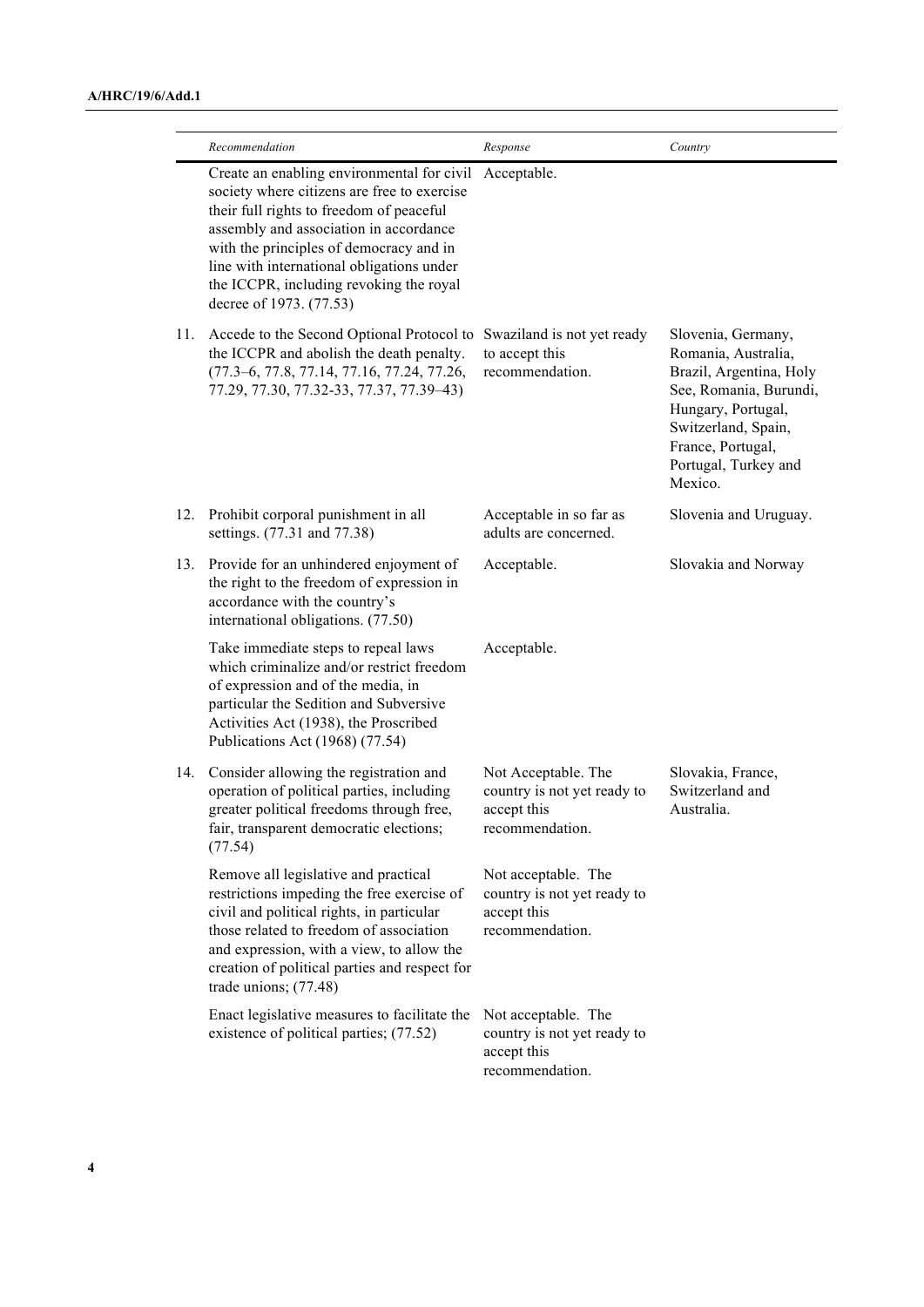|     | Recommendation                                                                                                                                                                                                                                                                                                                                                                                                                            | Response                                                                                                                                                                                                                                                        | Country                    |
|-----|-------------------------------------------------------------------------------------------------------------------------------------------------------------------------------------------------------------------------------------------------------------------------------------------------------------------------------------------------------------------------------------------------------------------------------------------|-----------------------------------------------------------------------------------------------------------------------------------------------------------------------------------------------------------------------------------------------------------------|----------------------------|
|     | Take steps to further democratization<br>efforts, including by enacting laws that<br>facilitate the registration of political<br>parties. (77.55)                                                                                                                                                                                                                                                                                         | Not acceptable. The<br>country is not yet ready to<br>accept this<br>recommendation.                                                                                                                                                                            |                            |
| 15. | Set up commissions of inquiry for all<br>cases of deaths in custody which take<br>place in the national police, the army, and<br>the penitentiary services. (77.28)                                                                                                                                                                                                                                                                       | Acceptable.<br>Coroners are appointed in<br>terms of the Inquest Act<br>1954 whenever there is a<br>death in custody.                                                                                                                                           | Switzerland                |
| 16. | Take steps to end impunity for extensive<br>use of pre-trial detention, ill-treatment and<br>alleged torture of individuals in Police<br>custody, by investigating and prosecuting<br>all perpetrators. (77.45)                                                                                                                                                                                                                           | Acceptable.                                                                                                                                                                                                                                                     | Norway                     |
| 17. | Issue a standing invitation to the special<br>Rapporteurs and Working Groups of the<br>United Nations human rights<br>system; $(77.17)$                                                                                                                                                                                                                                                                                                   | Swaziland is not ready to<br>accept these<br>recommendations as the<br>institutions, structures and                                                                                                                                                             | Norway, Romania,<br>Latvia |
|     | Issue a standing invitation to the special<br>procedures of the United Nations Human<br>Rights Council and enhance its<br>cooperation with all human rights<br>bodies; (77.18)                                                                                                                                                                                                                                                            | mechanisms are still young<br>and the country prefers the<br>strengthening of local<br>institutions and structures.                                                                                                                                             |                            |
|     | Consider positively the request for a visit<br>by the Special Rapporteur on the<br>promotion and protection of the right to<br>freedom of Opinion and expression and<br>eventually extend a standing invitation to<br>all Special procedures of the Human<br>Rights Council. (77.19)                                                                                                                                                      |                                                                                                                                                                                                                                                                 |                            |
| 18. | Implement measures to prevent violence<br>against the LGBT community, through<br>training and advocacy campaigns. (77.47)                                                                                                                                                                                                                                                                                                                 | Acceptable in so far as<br>prevention of violence is<br>concerned.                                                                                                                                                                                              | <b>USA</b>                 |
| 19. | Bring legislation into conformity with<br>international human rights obligations by<br>repealing provisions which may be used to acceptable. Taking all<br>criminalize same-sex activity between<br>consenting adults, and take all necessary<br>measures to ensure enjoyment of the right<br>to the highest attainable standard of<br>health, without discrimination on the basis<br>of sexual orientation or gender identity.<br>(78.6) | The decriminalization of<br>same-sex activity is not<br>necessary measures to<br>ensure enjoyment of the<br>right to the highest standard<br>of health, without<br>discrimination on the basis<br>of sexual orientation or<br>gender identity is<br>acceptable. | Portugal                   |